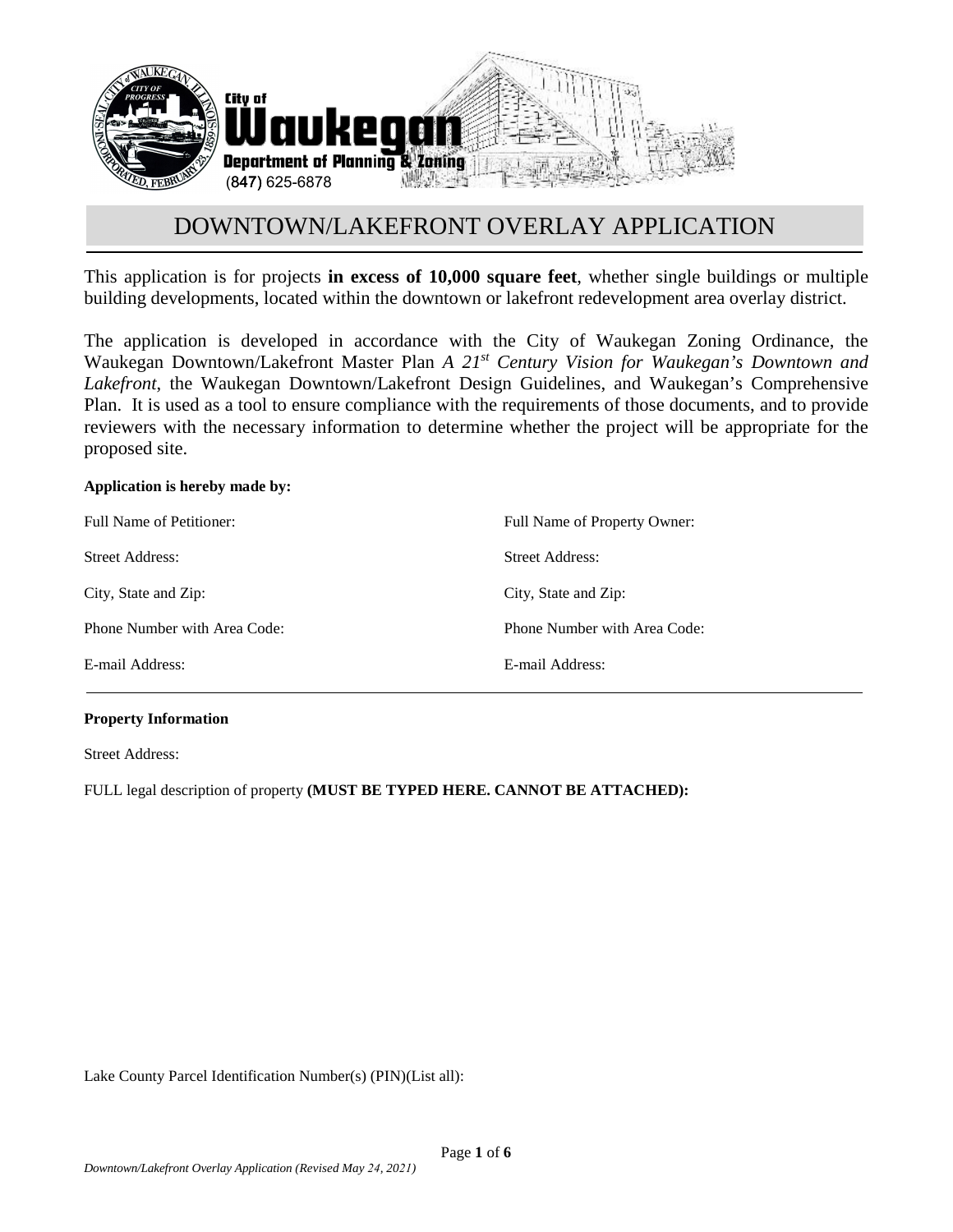# **Zoning and Use Information**

| Zoning of the property: Please select from below:                        |                            |    |  |
|--------------------------------------------------------------------------|----------------------------|----|--|
| Is the property a designated landmark or located in a Historic District? | $\left( \quad \right)$ Yes | No |  |
| Current use of the property:                                             |                            |    |  |
|                                                                          |                            |    |  |
|                                                                          |                            |    |  |

Proposed use of the property:

**Lot Size**

Length: Width: Width: Area (sq. ft.): Acres: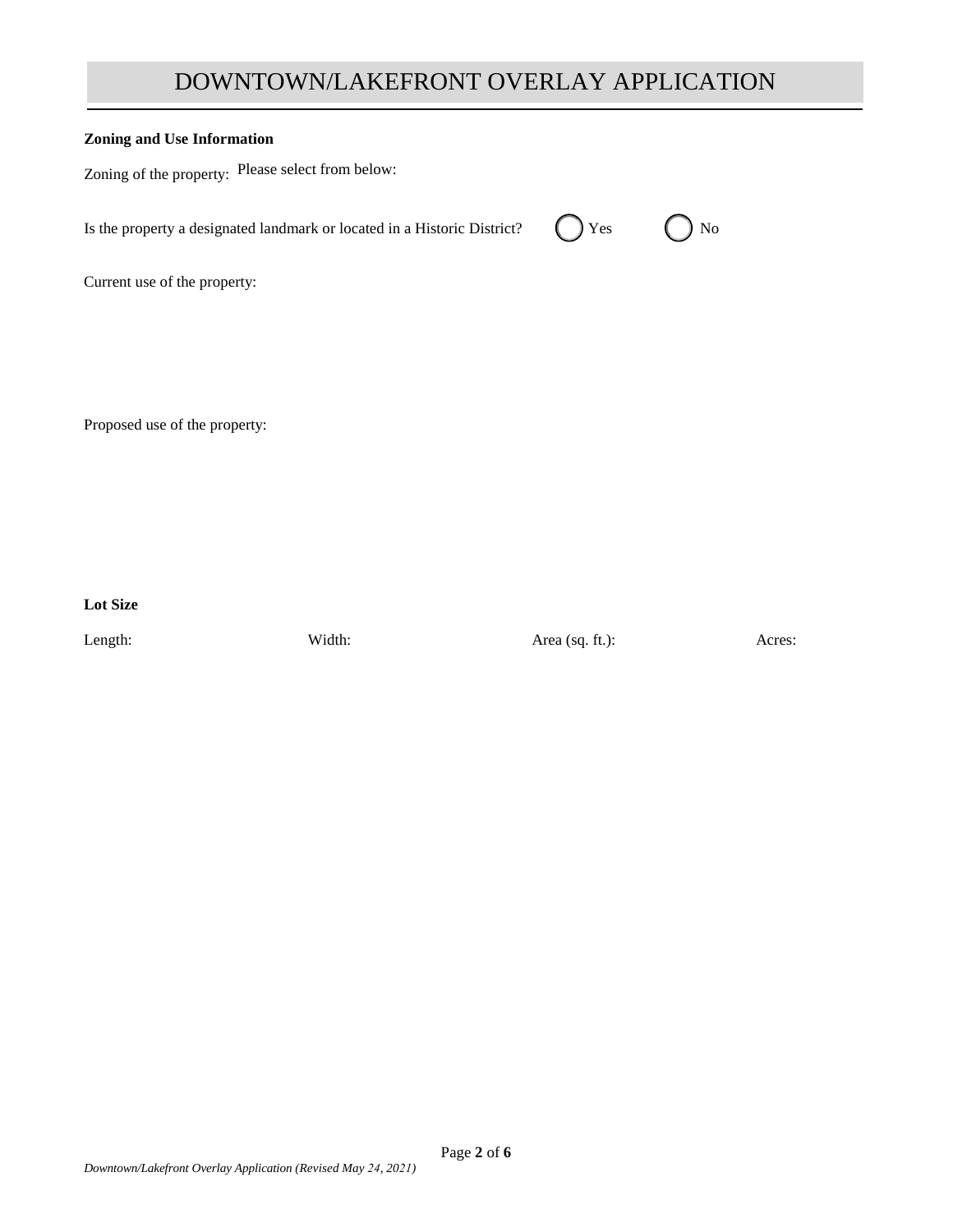### **Signatures and Notary Seal**

I (We) certify that all of the above statements and statements on any documents or drawings submitted herewith are true to the best of my (our) knowledge and belief.

Name of Applicant Signature of Applicant and Date

Name of Property Owner Signature of Property Owner and Date

### **SIGNATURE BY THE APPLICANT INDICATES THAT HE/SHE HAS READ AND UNDERSTANDS THE REQUIREMENTS OF THE CONDITIONAL USE PERMIT PROCESS AND THE PLANNING AND ZONING COMMISSION HEARING PROCESS.**

**NOTARY**

STATE OF  $\qquad \qquad$ ) SS.

COUNTY OF  $\_\_$ 

I, the undersigned, a Notary Public, in and for said County, in the State aforesaid, DO HEREBY CERTIFY THAT

# NAME OF APPLICANT

is/are personally known to me, that said person(s) appeared before me this day in person and severally acknowledged that he/she/they signed and delivered the forgoing owners authorization above as his/her/their free and voluntary act for the uses and purposes herein set forth.

Given under my hand and Notary Seal, this day of , 20 .

Signature of Notary Public NOTARY SEAL

*Downtown/Lakefront Overlay Application (Revised May 24, 2021)*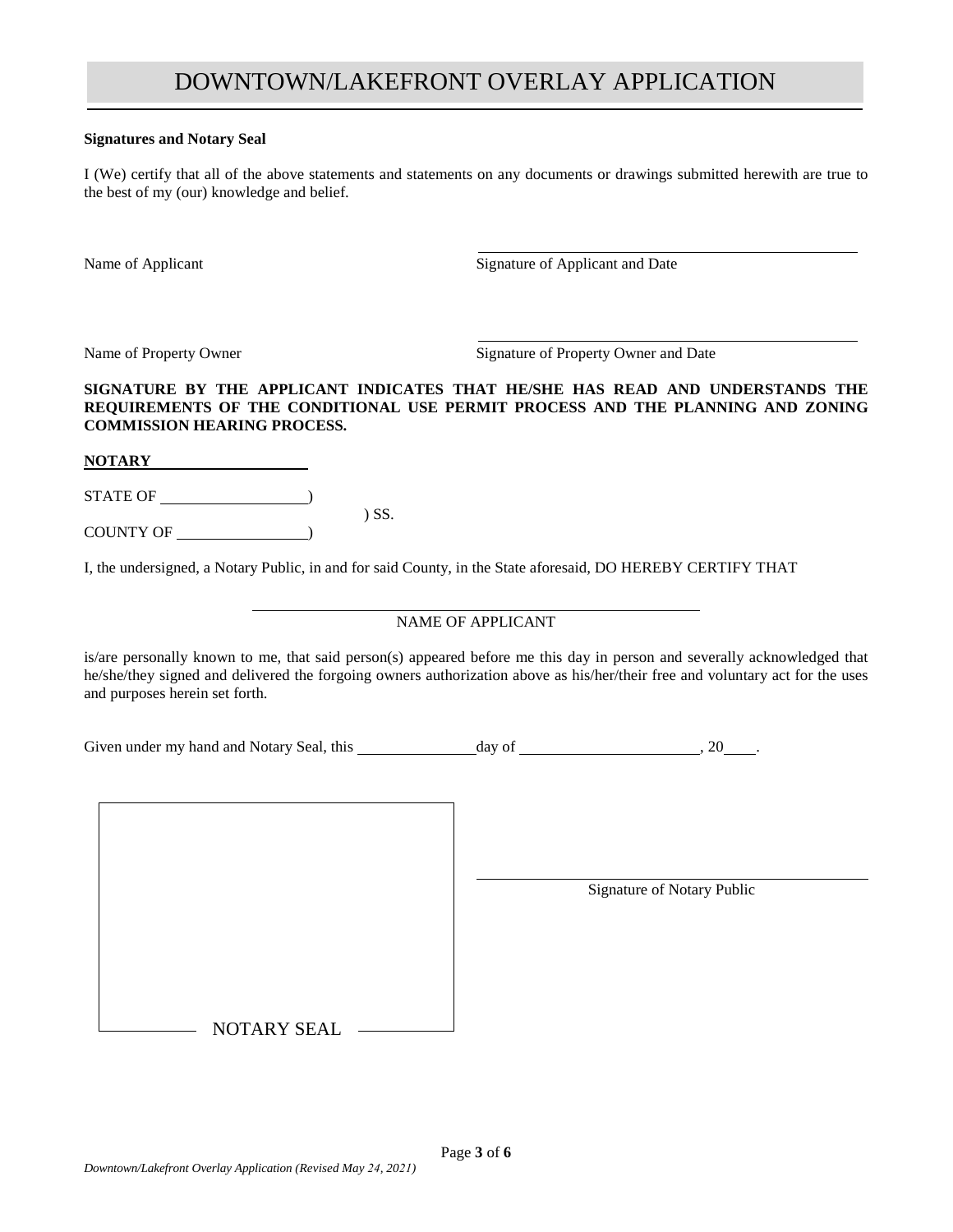# **PROCEDURES**

Applications will be handled in accordance with the prescribed process in as expeditious a manner as possible. Project size and complexity are factors that may affect the review process. It is imperative that the developer comply with submission deadlines and submit all required information in order for reviews to be completed in a timely manner. The following schedule shall apply to submissions:

- 1. Pre-Application Meeting. A pre-application meeting with the Department of Planning and Zoning is required prior to considering submitting a Downtown/Lakefront Overlay Application. The purpose of such a conference is to allow the developer to present a general concept of his proposed development prior to the preparation of detailed plans. **The scheduling of a pre-application meeting does not guarantee approval.**
- 2. Applications are due by the  $8<sup>th</sup>$  of the month in order to be placed on the Planning and Zoning Commission agenda for the following month. This allows for the required publication of notices and the mailing of notices to surrounding property owners. Applications will not be accepted if there is anything missing from the Attachment Checklist below.
- 3. The applicant is responsible for and is **REQUIRED** by the Zoning Ordinance to post notification of the Planning and Zoning Commission's public hearing in a conspicuous place on the subject property facing the nearest improved street, not less than 15 days before the public hearing. This notification shall be posted on placards provided by the City of Waukegan Planning and Zoning Department.
- 4. The applicant or his agent is also **REQUIRED** to attend the Planning and Zoning Commission's public hearing when the application is scheduled to be heard (the second Thursday of the month after the application is received, if received prior to the 8<sup>th</sup> of the previous month). Meetings are held in the City Council Chambers, 100 N. Martin Luther King, Jr. Avenue, Waukegan, Illinois, at **7:00 PM**. Both objectors and supporters of a project are permitted to speak at this public hearing. Support and objection may also be notarized and submitted in writing prior to the public hearing.
- 5. Total review time for staff and the Waukegan Planning and Zoning Commission may take up to 60 days.
- 6. After the Waukegan Planning and Zoning Commission votes on the proposal, its recommendation, along with staff report from the Department of Planning & Zoning will be forwarded to the next meeting of Waukegan City Council's Community Development Committee, which meets the first Monday of the month in City Council Chambers at Waukegan City Hall.
- 7. The Community Development Committee, once it has voted on the matter, will present its recommendation to the full City Council, which meets the first and third Mondays of the month at 7:00 PM in City Council Chambers at Waukegan City Hall
- 8. Any of the bodies to which the submittal is presented can take any of the following actions as they deem appropriate:
	- a. Recommend approval, or in the case of City Council, approve the drafting of an ordinance.
	- b. Recommend denial, or in the case of City Council, deny the submittal.
	- c. Hold over until next meeting of that body.
- 9. An approval at City Council would typically be to draft an ordinance in accordance with the submittal. That ordinance would then be presented for final approval at the subsequent meeting of the City Council. At the time City Council approves the ordinance in its final form, conditions of approval are finalized and the applicant can proceed with the project.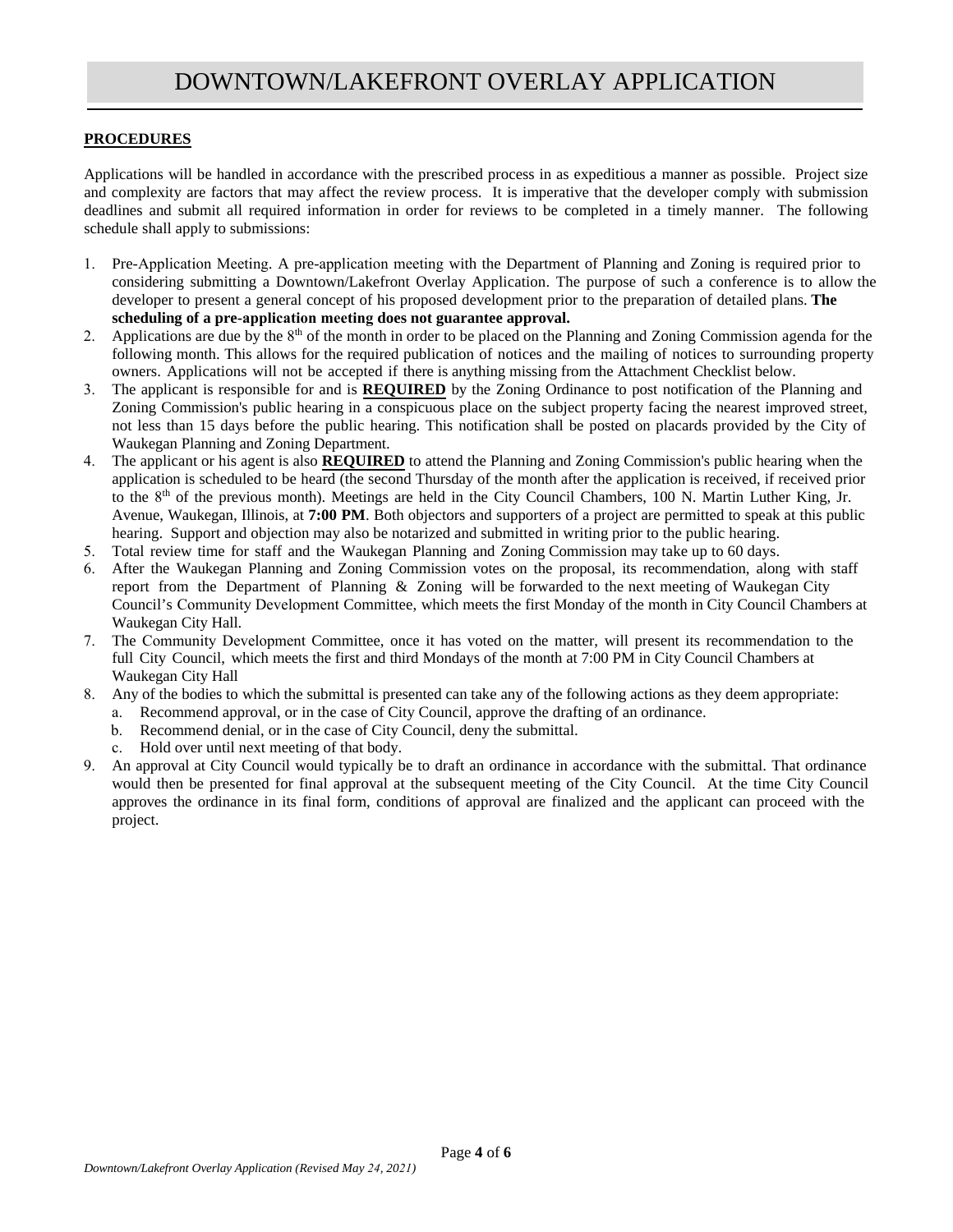# **ATTACHMENT CHECKLIST**

Fifteen (15) hard copies of the following:

- 1. This application
- 2. Plat of Survey of subject property prepared by an Illinois Registered Land Surveyor
- 3. Proposed Plat of Subdivision (during Final Plan stage only).
- 4. Proposed Landscape Plan
- 5. Site Plan of Proposed Improvements. This plan shall overlay the tree survey with all proposed rights-ofway, utility easements, utility stubs, building pads/footprints, retention ponds and/or detention ponds, drainage swales, proposed grading and/or fill areas. The amount of grading or filling proposed in each area shall be specified on the plans. The Site Plan of Proposed Improvements shall clearly identify any trees or plantings that will be removed.
- 6. Elevations of proposed buildings/homes
- 7. Renderings of the following with narrative description:
	- a. conceptual drawings
	- b. elevations
	- c. building appearance (expression and character)
	- d. materials to be used
	- e. floor area ratio (FAR)
	- f. density
	- g. height
	- h. massing
	- i. historical significance
	- i. green standards (LEED<sup>TM</sup>) (if applicable)
- 8. Floor plans, clearly showing number of units and their uses
- 9. Any existing or proposed covenants, conditions or other restrictions related to the parcel or use thereof

Three (3) hard copies of the following:

- 1. Tree Survey indicating all trees six inches (6") DBH or larger and clusters of three (3) or more trees four inches (4") DBH.
- 2. Full-sized Final Engineering Plans

One (1) hard copy of the following:

- 1. Deed or title insurance policy that provides proof of parcel ownership
- 2. A Lake County tax map showing all properties within 250 feet of subject property. Copies of the map can be obtained at the Lake County Map Services Department, 18 N. County Street, Waukegan, Illinois.
- 3. A typed listing of all property addresses, which includes the full names of current property owners, mailing addresses of the property owners, and Parcel Identification Numbers (PINs), which are partially or entirely within 250 feet from the edge of the subject property. This can also be obtained at the Lake County Map Services Department, 18 N. County Street, Waukegan, Illinois.
- 4. Impact fee agreements with the school and park districts in which the proposed residential cluster development is located (during Final Plan stage only).
- 5. Signed copy of the Cost Recovery Fee Agreement (attached).

One (1) electronic copy of everything above, **EXCEPT** the following: Deed, the Lake County tax map, listing of all current property owners, and signed copy of Cost Recovery Agreement.